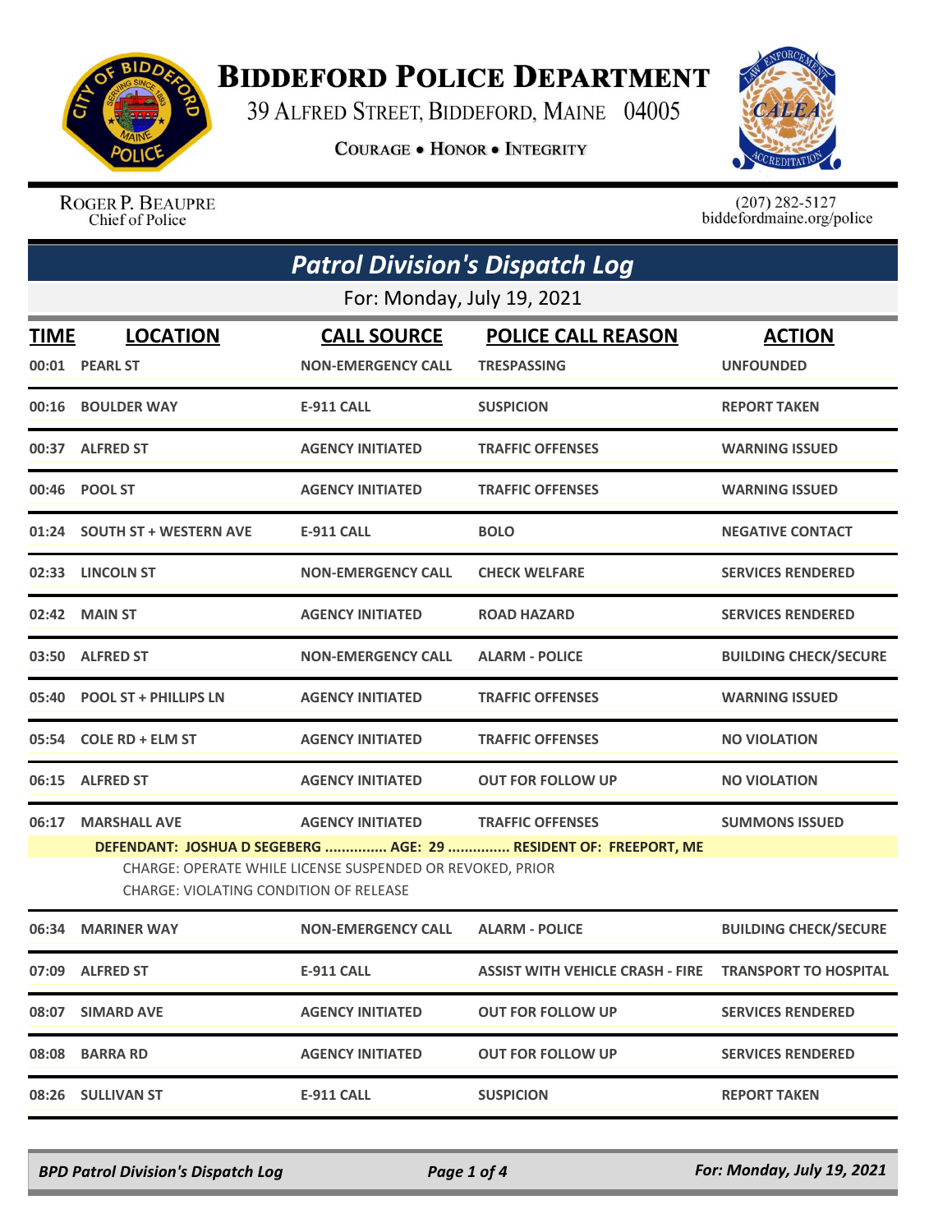| <b>TIME</b> | <b>LOCATION</b>            | <b>CALL SOURCE</b>        | <b>POLICE CALL REASON</b>            | <b>ACTION</b>            |
|-------------|----------------------------|---------------------------|--------------------------------------|--------------------------|
|             | 08:38 ELM ST               | <b>AGENCY INITIATED</b>   | <b>COMMUNITY ENGAGEMENT</b>          | <b>SERVICES RENDERED</b> |
|             | 08:42 ELM ST               | <b>AGENCY INITIATED</b>   | <b>COMMUNITY ENGAGEMENT</b>          | <b>SERVICES RENDERED</b> |
| 08:46       | <b>SPRUCE ST</b>           | <b>AGENCY INITIATED</b>   | <b>COMMUNITY ENGAGEMENT</b>          | <b>SERVICES RENDERED</b> |
| 08:49       | <b>HORRIGAN CT</b>         | <b>AGENCY INITIATED</b>   | <b>OUT FOR FOLLOW UP</b>             | <b>SERVICES RENDERED</b> |
| 09:06       | <b>MAIN ST + ALFRED ST</b> | <b>WALK-IN AT STATION</b> | <b>ARTICLES LOST/FOUND</b>           | <b>REPORT TAKEN</b>      |
| 09:32       | <b>MAIN ST + ALFRED ST</b> | <b>WALK-IN AT STATION</b> | <b>ARTICLES LOST/FOUND</b>           | <b>REPORT TAKEN</b>      |
| 10:39       | <b>MAIN ST + ELM ST</b>    | <b>E-911 CALL</b>         | <b>DISABLED VEHICLE</b>              | <b>NEGATIVE CONTACT</b>  |
| 10:41       | <b>RUGBY ST</b>            | <b>E-911 CALL</b>         | <b>DISTURBANCE / NOISE</b>           | <b>WARNING ISSUED</b>    |
|             | 11:08 GRANITE ST           | <b>E-911 CALL</b>         | <b>ASSIST WITH MEDICAL W/ ASSIST</b> | <b>NO TRANSPORT</b>      |
|             | 11:36 ELM ST               | <b>OTHER</b>              | <b>PAPERWORK</b>                     | <b>SERVICES RENDERED</b> |
|             | 12:01 SPRUCE ST            | <b>NON-EMERGENCY CALL</b> | <b>VEHICLE CRASH - POLICE ONLY</b>   | <b>STATE FORM TAKEN</b>  |
|             | 12:15 HILL ST              | <b>NON-EMERGENCY CALL</b> | <b>ANIMAL COMPLAINT</b>              | <b>SERVICES RENDERED</b> |
| 12:23       | <b>KING ST</b>             | <b>NON-EMERGENCY CALL</b> | <b>SUSPICION</b>                     | <b>GONE ON ARRIVAL</b>   |
| 13:27       | <b>SOUTH ST</b>            | <b>NON-EMERGENCY CALL</b> | <b>SUSPICION</b>                     | <b>SERVICES RENDERED</b> |
| 13:36       | <b>HORRIGAN CT</b>         | <b>AGENCY INITIATED</b>   | <b>COMMUNITY ENGAGEMENT</b>          | <b>SERVICES RENDERED</b> |
| 13:48       | <b>HILL ST</b>             | <b>AGENCY INITIATED</b>   | <b>TRAFFIC OFFENSES</b>              | <b>WARNING ISSUED</b>    |
|             | 13:48 ELM ST               | <b>NON-EMERGENCY CALL</b> | <b>PRO-ACTIVE DV RESPONSE TEAM</b>   | <b>NO VIOLATION</b>      |
|             | 14:17 SULLIVAN ST          | <b>AGENCY INITIATED</b>   | <b>OUT FOR FOLLOW UP</b>             | <b>NEGATIVE CONTACT</b>  |
|             | 14:36 HILL ST              | <b>AGENCY INITIATED</b>   | <b>PRO-ACTIVE DV RESPONSE TEAM</b>   | <b>SERVICES RENDERED</b> |
|             | 14:43 SIMARD AVE           | <b>AGENCY INITIATED</b>   | <b>OUT FOR FOLLOW UP</b>             | <b>SERVICES RENDERED</b> |
|             | 14:43 ELM ST               | <b>NON-EMERGENCY CALL</b> | <b>THEFT</b>                         | <b>SERVICES RENDERED</b> |
|             | 15:12 GRAHAM ST + DALE CIR | <b>AGENCY INITIATED</b>   | <b>TRAFFIC OFFENSES</b>              | <b>WARNING ISSUED</b>    |
|             | 15:15 HORRIGAN CT          | <b>NON-EMERGENCY CALL</b> | <b>CRIMINAL MISCHIEF</b>             | <b>REPORT TAKEN</b>      |
|             | 15:27 MARINER WAY          | <b>AGENCY INITIATED</b>   | <b>OUT FOR FOLLOW UP</b>             | <b>SERVICES RENDERED</b> |
|             | 15:36 CHERRY LN            | <b>NON-EMERGENCY CALL</b> | <b>CRIM THREAT / TERRORIZING</b>     | <b>REPORT TAKEN</b>      |
|             | 16:07 GEORGE ST            | <b>AGENCY INITIATED</b>   | <b>OUT FOR FOLLOW UP</b>             | <b>NEGATIVE CONTACT</b>  |
|             |                            |                           |                                      |                          |

*BPD Patrol Division's Dispatch Log Page 2 of 4 For: Monday, July 19, 2021*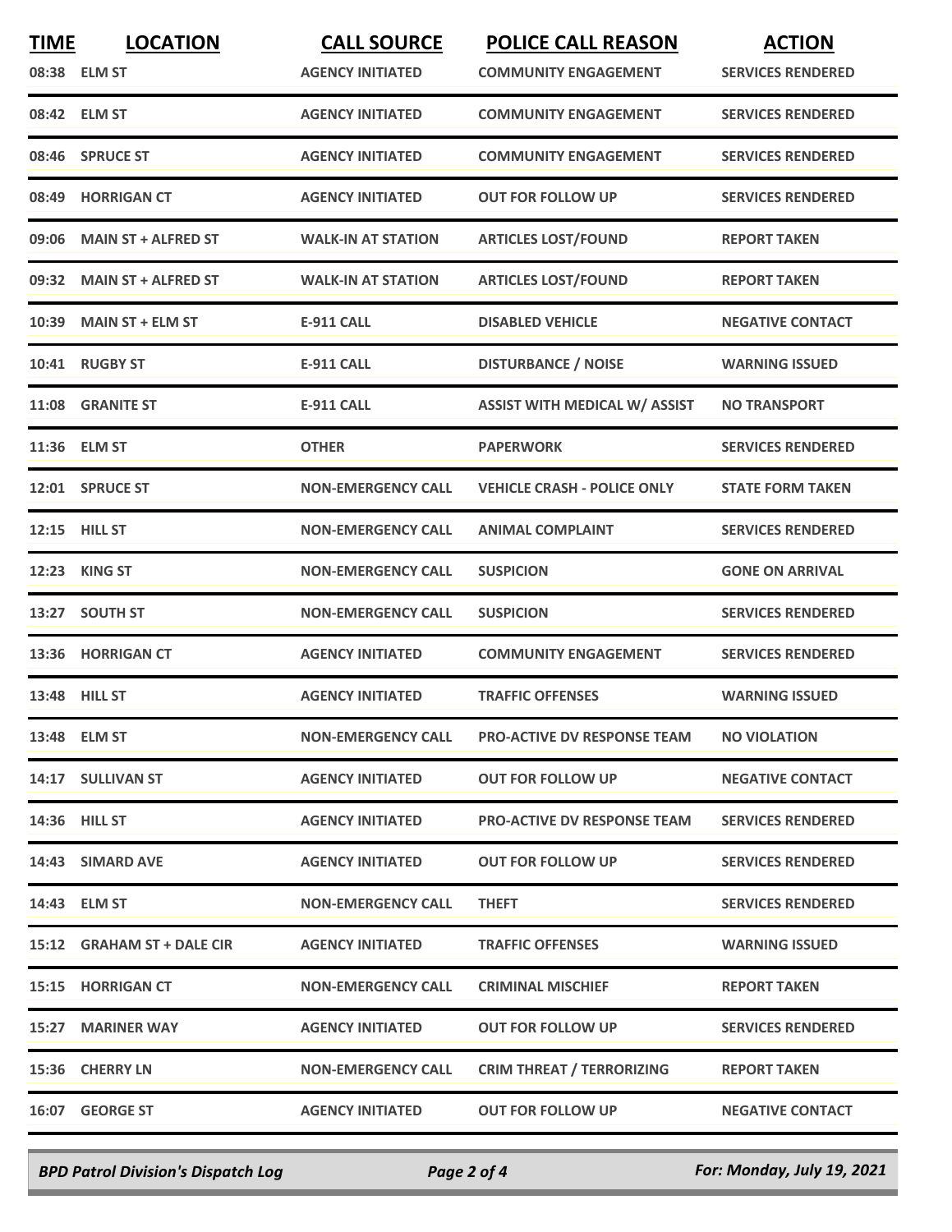| <u>TIME</u> | <b>LOCATION</b>                                                                    | <b>CALL SOURCE</b>        | <b>POLICE CALL REASON</b>                                               | <b>ACTION</b>                |
|-------------|------------------------------------------------------------------------------------|---------------------------|-------------------------------------------------------------------------|------------------------------|
| 16:07       | <b>MT VERNON ST</b>                                                                | <b>E-911 CALL</b>         | <b>TRESPASSING</b>                                                      | <b>SUMMONS ISSUED</b>        |
|             |                                                                                    |                           | DEFENDANT: THEODORE G OLIVEIRA  AGE: 56  RESIDENT OF: SACO, ME          |                              |
|             | <b>CHARGE: CRIMINAL TRESPASS</b><br><b>CHARGE: VIOLATING CONDITION OF RELEASE</b>  |                           |                                                                         |                              |
|             | 16:26 SUMMER ST                                                                    | <b>WALK-IN AT STATION</b> | <b>HARASSMENT</b>                                                       | <b>UNFOUNDED</b>             |
|             | 16:37 WEST ST                                                                      | <b>AGENCY INITIATED</b>   | <b>TRAFFIC OFFENSES</b>                                                 | <b>VSAC ISSUED</b>           |
| 17:04       | <b>OLD DOGS LN</b>                                                                 | <b>NON-EMERGENCY CALL</b> | <b>ALARM - POLICE</b>                                                   | <b>BUILDING CHECK/SECURE</b> |
| 17:29       | <b>GEORGE ST</b>                                                                   | <b>AGENCY INITIATED</b>   | <b>OUT FOR FOLLOW UP</b>                                                | <b>SERVICES RENDERED</b>     |
| 17:43       | <b>MASON ST</b>                                                                    | <b>NON-EMERGENCY CALL</b> | <b>HARASSMENT</b>                                                       | <b>SERVICES RENDERED</b>     |
| 17:46       | <b>GOOCH ST</b>                                                                    | <b>NON-EMERGENCY CALL</b> | <b>ALARM - POLICE</b>                                                   | <b>BUILDING CHECK/SECURE</b> |
| 18:03       | <b>GUINEA RD</b>                                                                   | <b>NON-EMERGENCY CALL</b> | <b>VEHICLE CRASH - POLICE ONLY</b>                                      | <b>SERVICES RENDERED</b>     |
| 18:33       | <b>MAIN ST</b>                                                                     | <b>NON-EMERGENCY CALL</b> | <b>DRINKING IN PUBLIC</b>                                               | <b>SUMMONS ISSUED</b>        |
|             |                                                                                    |                           | DEFENDANT: KENNETH GERARD MARCOTTE  AGE: 57  RESIDENT OF: BIDDEFORD, ME |                              |
|             | <b>CHARGE: DRINKING IN PUBLIC</b><br><b>CHARGE: VIOLATING CONDITION OF RELEASE</b> |                           |                                                                         |                              |
| 18:42       | <b>OAKWOOD LN</b>                                                                  | <b>E-911 CALL</b>         | <b>HOMICIDAL / SUICIDAL</b>                                             | <b>REPORT TAKEN</b>          |
|             | 18:45 ELM ST                                                                       | <b>NON-EMERGENCY CALL</b> | <b>BOLO</b>                                                             | <b>NEGATIVE CONTACT</b>      |
|             | 18:48 BACON ST                                                                     | <b>NON-EMERGENCY CALL</b> | <b>PARKING COMPLAINT</b>                                                | <b>GONE ON ARRIVAL</b>       |
|             | 18:55 STATE ST                                                                     | <b>NON-EMERGENCY CALL</b> | <b>DISTURBANCE / NOISE</b>                                              | <b>SERVICES RENDERED</b>     |
|             | 19:36 GUINEA RD                                                                    | <b>WALK-IN AT STATION</b> | <b>ANIMAL COMPLAINT</b>                                                 | <b>REPORT TAKEN</b>          |
|             | 20:03 CHERRY LN                                                                    | <b>AGENCY INITIATED</b>   | <b>OUT FOR FOLLOW UP</b>                                                | <b>SERVICES RENDERED</b>     |
|             | 20:41 MAIN ST + EMERY ST                                                           | <b>AGENCY INITIATED</b>   | <b>TRAFFIC OFFENSES</b>                                                 | <b>WARNING ISSUED</b>        |
|             | 20:42 ELM ST                                                                       | <b>NON-EMERGENCY CALL</b> | <b>CRIM THREAT / TERRORIZING</b>                                        | <b>REPORT TAKEN</b>          |
|             | 20:48 ELM ST                                                                       | <b>AGENCY INITIATED</b>   | <b>PAPERWORK</b>                                                        | <b>NEGATIVE CONTACT</b>      |
|             | 20:54 ADAMS ST + JEFFERSON ST                                                      | <b>NON-EMERGENCY CALL</b> | <b>JUVENILE OFFENSES</b>                                                | <b>NEGATIVE CONTACT</b>      |
|             | 21:08 MOUNTAIN RD + PRECOURT ST NON-EMERGENCY CALL                                 |                           | <b>BOLO</b>                                                             | <b>NEGATIVE CONTACT</b>      |
|             | 21:30 HORRIGAN CT                                                                  | <b>AGENCY INITIATED</b>   | <b>OUT FOR FOLLOW UP</b>                                                | <b>SERVICES RENDERED</b>     |
|             | 22:00 ELM ST + TRAVERS ST                                                          | <b>NON-EMERGENCY CALL</b> | <b>ANIMAL COMPLAINT</b>                                                 | <b>SERVICES RENDERED</b>     |
|             | 22:01 BACON ST + FOSS ST                                                           | <b>E-911 CALL</b>         | <b>ASSIST WITH MEDICAL</b>                                              | <b>TRANSPORT TO HOSPITAL</b> |
|             |                                                                                    |                           |                                                                         |                              |

*BPD Patrol Division's Dispatch Log Page 3 of 4 For: Monday, July 19, 2021*